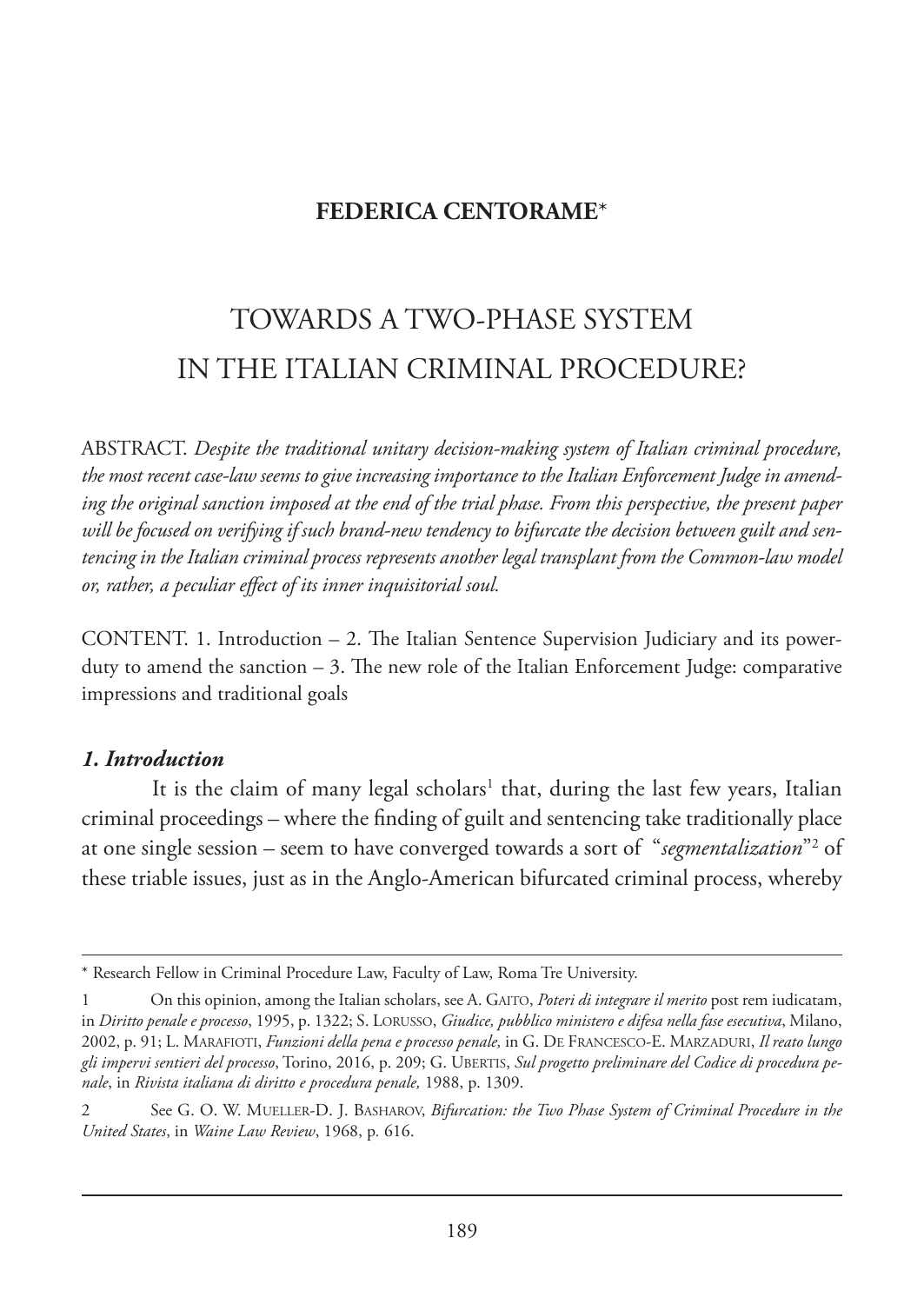there are two phases of the trial, one concerned with *guilt fact finding* and the other with *sentencing.*

In particular, what has emerged as a central feature of this phenomenon of change is the increasing power that Italian jurisprudence has entrusted to the Enforcement court to restructure the sentence imposed by the trial judge at the end of the factfinding process.

Based on these premises, it is argued that the penalty is actually established within the Enforcement phase of the proceeding due to the fact that the severity of the original sanction applied might well be reviewed by the Enforcement Judge. It follows that the trial phase is conversely intended to determine only whether the defendant is guilty or innocent of the crime he/she is charged with.3 And this would appear to be another attempt to incorporate typical Common-law institutions into the Italian criminal justice system, following on its long-standing shift from an inquisitorial model to an accusatorial one.4

Moving from such theoretical assumptions, this paper aims to assess the true extent of this legal transplant<sup>5</sup> of the Common-law concept of bifurcation into the Italian criminal process in order to answer the question whether it is a further fruit of the accusatorial ambitions of the Italian justice system, or, by way of contrast, it represents a reshaped projection of its inquisitorial legacy.

#### *2. The Italian Sentence Supervision Judiciary and its power-duty to amend the sanction*

For the Italian reader – as well as for those coming from other civil-law systems – the bifurcation of the criminal process, which stands out as one of the most striking hallmarks of the Anglo-American justice system, is extremely common. In essence, it

<sup>3</sup> D. THOMAS QC, *The Sentencing Process*, in M. MCCONVILLE-G. WILSON, *The Handbook of the Criminal Justice Process*, Oxford, 2002, p. 478.

<sup>4</sup> For a recent overview of this process of transition, see J. T. OGG, *Adversary and Adversity: Converging Adversarial and Inquisitorial Systems of Justice - A Case Study of the Italian Criminal Trial Reforms*, in *International Journal of Comparative and Applied Criminal Justice,* 37, 2013, p. 31; L. LUPÁRIA-M. GIALUZ, *Italian Criminal Procedure: Thirty Years After the Great Reform*, in *Roma Tre Law Review*, 1, 2019, p. 24.

<sup>5</sup> In the words of A. WATSON, *Legal Transplants: An Approach to Comparative Law*, Edimburgh, 1974.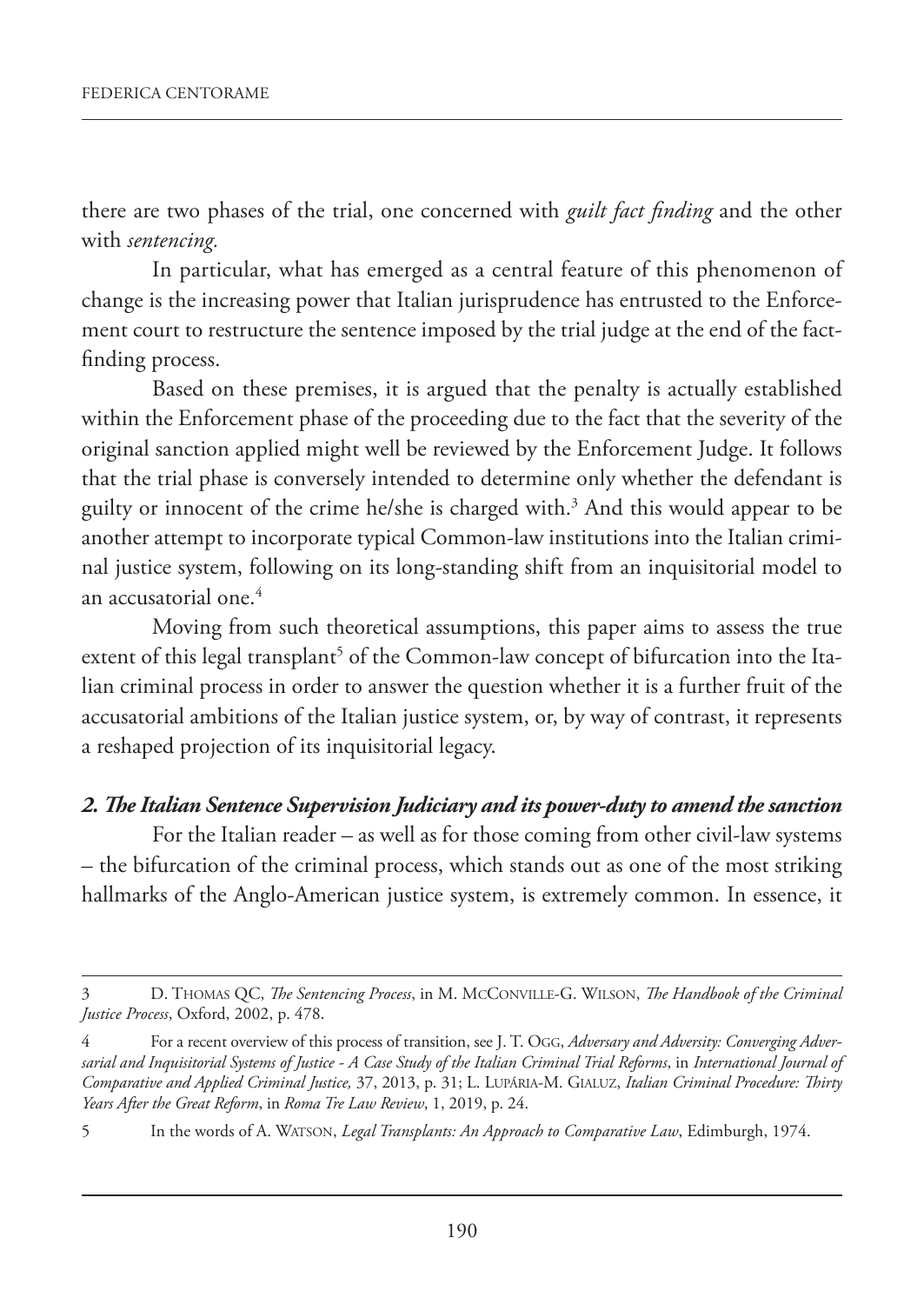consists in separating "the issue of criminal liability from that of an appropriate sentence,"6 which is the ultimate expression of the Common-law jury system where a defendant who contests his/her guilt is tried by the jurors and the judgement falls entirely within the authority of the judge. Nevertheless, such a binary decision-making system does not change even in cases heard by a judge sitting alone.7 Here again, although the sentence is determined by the same magistrates who had decided whether the defendant is guilty or innocent, the Anglo-American process falls then into two distinct stages.<sup>8</sup> And to be fair, this latter aspect could be used as an argument in favour of the abovementioned doctrinal approach whereby also the Italian criminal process is moving forward a bifurcated style system of judgement. That is because, in the light of the Common-law experience, the bifurcation between conviction and sentencing does not seem to be strictly linked to the existence of a bifurcated adjudicating body as well: namely, the jury on the one hand, and the professional judge, on the other. It follows that it might well be transplanted even within the Italian justice system where notoriously there is no jury and the adjudicating body has thereby a unitary structure.

In this perspective, it is thus worth highlighting that the Italian process of implementing the judgment of conviction is under the jurisdiction of two different courts. On the one hand, the Enforcement Judge as such, who is entrusted with the control over the legitimate implementation of the enforceable decision; on the other hand, the Sentence Supervision Judge and the Sentence Supervision Tribunal, whose task is to assess the adequacy of the penitentiary treatment compared to the rehabilitation of the condemned person.9 Both of them have an expanding role within the Italian criminal trial since they are empowered to change the sentence imposed at the end of the former stage of the proceeding, either in part or completely. On the argument presented in this

<sup>6</sup> Literally, G. O. W. MUELLER-D. J. BASHAROV, *Bifurcation: The Two Phase System of Criminal Procedure in the United States*, 1968, p. 613.

<sup>7</sup> See J. JACKSON, *The Adversary Trial and Trial by Judge Alone*, in M. MCCONVILLE-G. WILSON, *The Handbook of the Criminal Justice Process*, 2002, p. 335.

<sup>8</sup> D. THOMAS QC, *The Sentencing Process*, 2002, p. 478.

<sup>9</sup> See M. GIALUZ, *The Italian Code of Criminal Procedure: a Reading Guide,* in M. GIALUZ-L. LUPÁRIA-F. SCARPA, *The Italian Code of Criminal Procedure: Critical Essays and English Translation,* Padova, 2017, p. 54.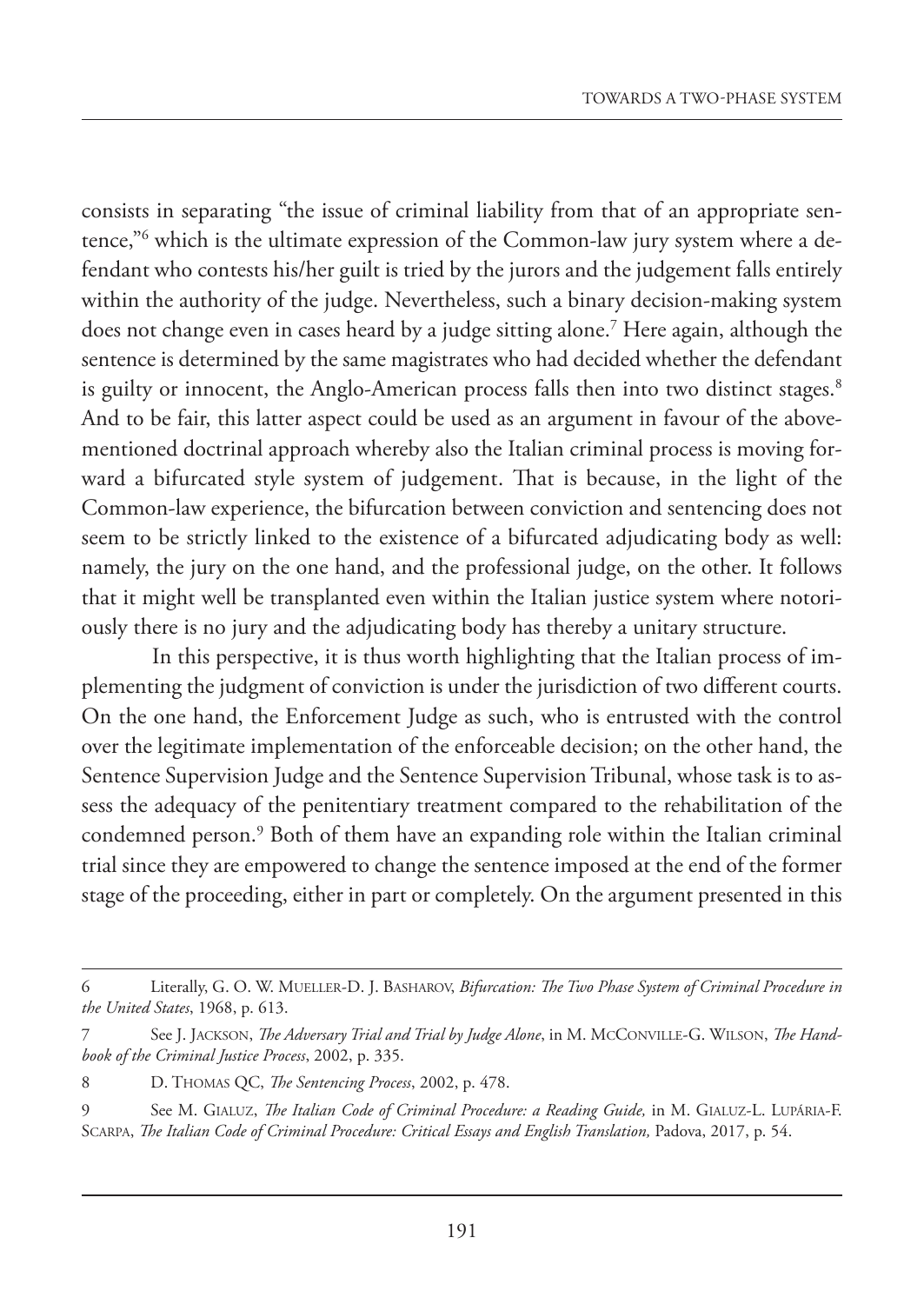paper, however, the key point is to understand the rationale behind such increasing duties to amend the penalty so as to compare it with the one underlying the pure Anglo-American bifurcated model.

To this end, let us examine first the cases where the Sentence Supervision Judge and the Sentence Supervision Tribunal are entitled to amend the original sentence. To some extent, the fact of undertaking certain active sentencing responsibilities is implicit in the own function of these professional judges. In fact, to ensure the coherence of the penitentiary treatment with respect to both the personality of the subjects and the progress made by them in terms of rehabilitation, the sanction itself has to be modified so that the Sentence Supervision Tribunal can apply one of the alternative measures to detention provided by law, instead of mantaining the penalty initially imposed with the enforcing judgement.

A good example of this deviation from the original sanction imposed at the end of the trial is the brand-new proactive role that the recent Legislative Decree no. 123 of 2 October 2018 amending the Italian penitentiary system has given to the Sentence Supervision Judge. In cases of lower sanctions – prison sentence of up to eighteen months – and after the suspension of the enforcement has been ordered by the Public Prosecutor in accordance to Art. 656, par. 5 CCP, the Sentence Supervision Judge has thus been empowered to provisionally grant the convicted person one of the alternative measures referred to in Articles 47, 47-*ter* and 50, par. 1, of Law no. 354 of 26 July 1975, also on the basis of the results of the scientific observation of the personality carried out by the External Criminal Enforcement Office. In practice, this means that the Sentence Supervision Judge himself is able to commute the original sanction imposed by the trial judge into an alternative measure (*i.e.*, probation) without the need to hold a hearing nor without the obligation to wait until the case is tried before the Sentence Supervision Tribunal. In fact, if no objection is raised by the condemned person against the reassessment of the sanction, the provisional order imposing the "new" sentence becomes enforceable. It is easy to see that this is reflected in a considerable simplification of the procedure for amending the sanction imposed at the end of the trial phase which seems to follow very closely the pure Anglo-American two-phase system of criminal proceedings, because it basically achieves a bifurcated decision-making process with a bifurcated "adjudicating body": the trial judge, on the one hand; the Sentence Super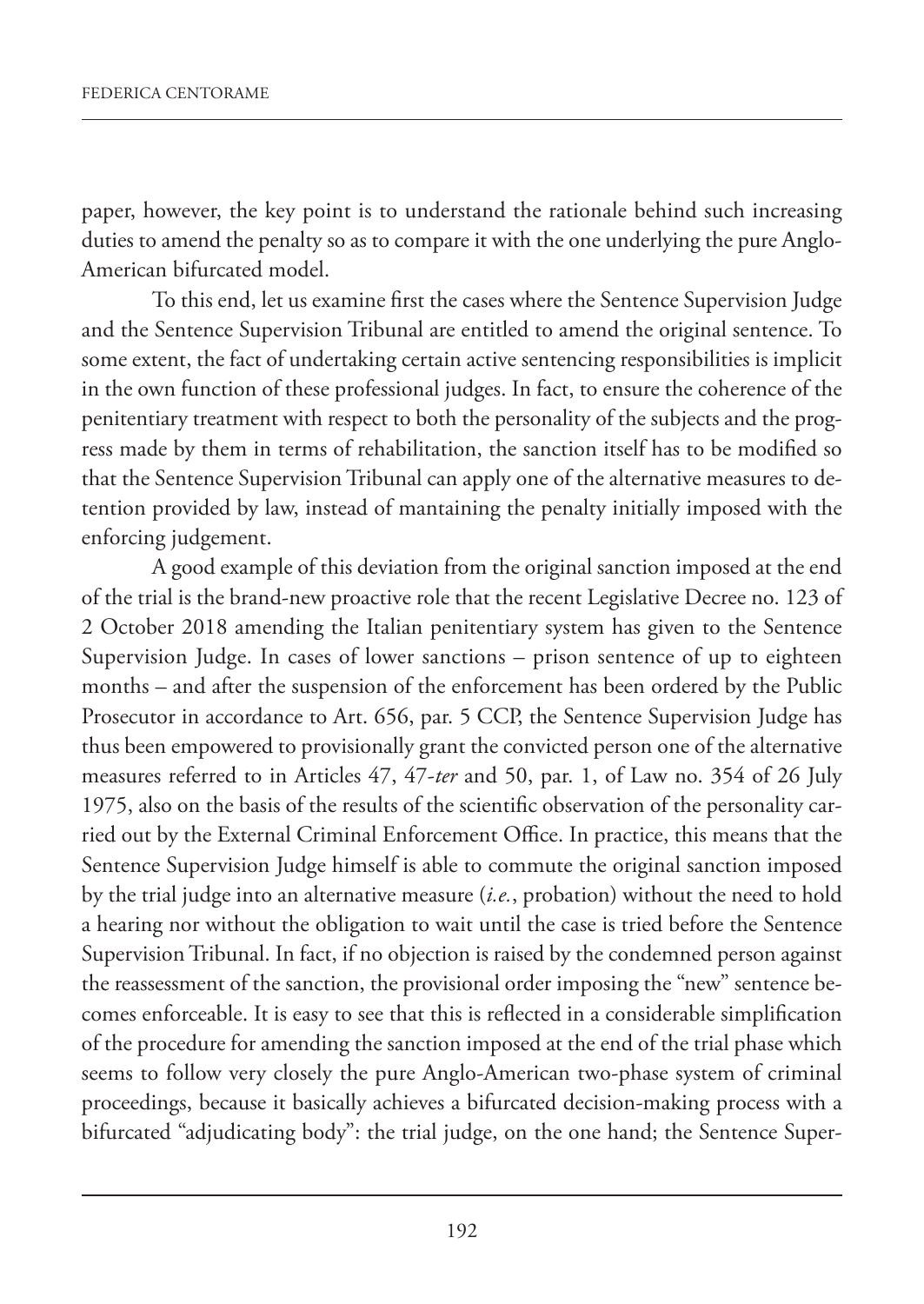vision judge, on the other. Therefore, it can be reasonable stated that from the perspective of the Sentence Supervision Judge's power of restructuring the sanction, the two models in comparison seem to have converged even on their rationale side. The Common-law bifurcation as such is based on the pivotal assumption that "the punishment should fit the offender as well as the crime,"10 likewise the Italian Supervision Sentence jurisdictional body is entrusted with the task of ensuring the re-education of the accused person, set forth in Article 27, par. 3 of the Italian Constitution.

## *3. The new role of the Italian Enforcement Judge: comparative impressions and traditional goals*

The other aspect to be considered to ascertain the true nature of the Italian reception of the Common-law style bifurcated system is the increasing importance given to the role of the Enforcement Court in managing the sentence resulting from the final decision whose enforcement the Court is responsible for.

In this regard, it may be convenient to take a brief look at the relevant case-law. One need only mention the power of the Court to amend the sanction in case of convictions which turned out to be illegal following a decision of the Constitutional Court declaring the constitutional illegitimacy of specific provisions concerning the penalty<sup>11</sup> (*e.g.*, those providing for mitigating or aggravating circumstances), or as a result of a final judgement of the European Court of Human Rights (ECHR) establishing a violation of a fundamental right safeguarded by the European Convention (e.g., the right to no punishment without law laid down in Article 7 ECHR).<sup>12</sup> Again, it is worth mentioning the Enforcement Judge's competence to amend the sentence resulting from a

<sup>10</sup> E. ZENOFF, *Sentencing Alternatives*, in R. J. JANOSIK, *Encyclopedia of American Judicial System. Studies of the Principal Institutions and Processes of Law*, New York, 1987, p. 917.

<sup>11</sup> *Corte di Cassazione, Sezioni Unite*, 29 May 2014, *Gatto,* in *Rivista italiana di diritto e procedura penale*, 2015, p. 1006, which follows *Corte Costituzionale*, 15 november 2012, no. 251, in *Giurisprudenza costituzionale*, 2012, p. 4043.

<sup>12</sup> *Corte di Cassazione, Sezioni Unite*, 24 October 2013, *Ercolano*, in *Giurisprudenza italiana,* 2014, p. 1752, to be read in connection with ECHR, 17 September 2009, *Scoppola* v. *Italy*; *Corte di Cassazione*, 6 July 2017, in *Rivista penale,* 2018, 4, p. 379**,** linked to ECHR, 14 April 2015, *Contrada* v. *Italy.*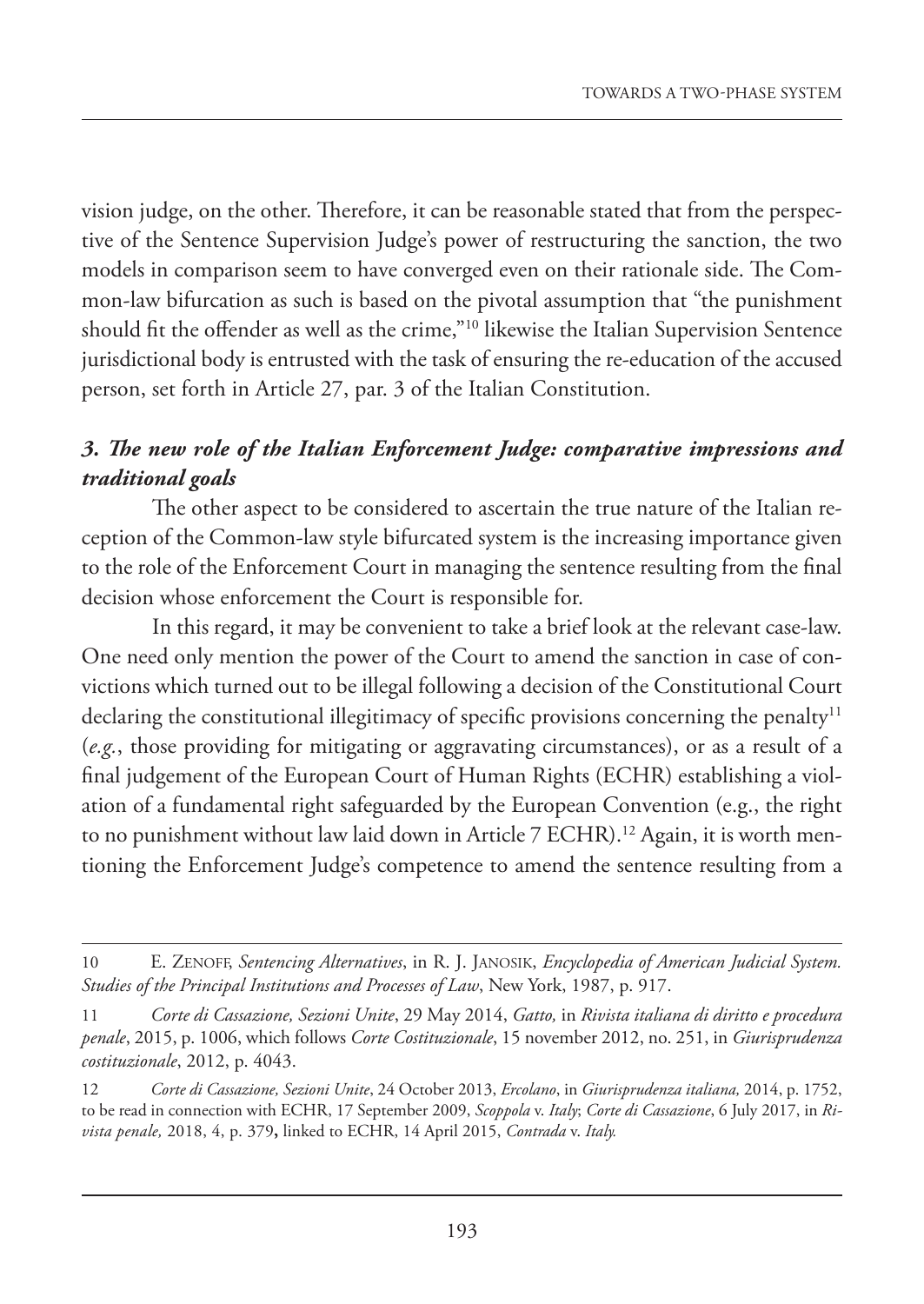mistake of law in the application of the relevant rules at the adjudication phase.<sup>13</sup>

It is easy to see that, in terms of practical results, these decisions achieve something similar to what is reached in the Anglo-American bifurcated judgement system, since the issue of the enforceable sentence ends up being actually postponed from that of the guilt fact-finding. On the other hand, however, the two types of bifurcation are remarkably different in their intimate essence.

As mentioned before, within the "original" Common-law bifurcated trial, the sentencing phase of the procedure is intended to achieve the individualization of the sanction to be imposed to the defendant.<sup>14</sup>

To this extent, the Anglo-American model envisages a strict distinction between the factual basis on which to pass, respectively, the verdict and the sentence.<sup>15</sup> It follows that, although the sentencer must base the sanction on a version of the facts which is consistent with the verdict, $16$  any issues related to both mitigating and aggravating circumstances, as well as the evidence concerning the accused person's character and his own background and criminal records<sup>17</sup> are assembled by the probation officer in the pre-sentence reports, and restricted to that portion of the proceeding in which the sentence is determined.

The same can be said about the use of psychiatric evaluations of the defendant's history and his personal characteristics at the dispositional stage of the action. With a

<sup>13</sup> *Corte di Cassazione, Sezioni Unite*, 27 November 2014, *Basile*, in *Cassazione penale*, 2015, p. 2578, according to which the Enforcement Judge has the power to amend the sanction if the trial judge imposed an additional sentence due to a mistake in perception of the law applicable in the case in point; *Corte di Cassazione, Sezioni Unite*, 29 October 2015, Mraidi, in *Cassazione penale*, 2016, p. 4009, whereby the Enforcement Judge is legitimated to revoke the final conviction – and consequently the relative sanction – if the relevant rules applied were already been repealed before the conviction, but the proceeding judge did not declare it due to a mistake of perception.

<sup>14</sup> D. A. THOMAS, *Principles of Sentencing*, London, 1979, p. 8.

<sup>15</sup> See A. ASHWORTH, *Sentencing and Criminal Justice*, Cambridge, 2015, p. 424; J. SHAPLAND, *Between Conviction and Sentence*. *The Process of Mitigation*, London-Boston and Henley, 1981, p. 1.

<sup>16</sup> D. A. THOMAS, *Principles of Sentencing*, 1979, p. 368.

<sup>17</sup> Regarding the English system, however, pursuant to the *Criminal Justice Act 2003*, evidence of the defendant's bad character is now admissible at trial under the sole conditions provided for by the law, such as if all parties to the proceedings agree to the evidence being admissible or when the evidence is adduced by the defendant himself or is given in answer to a question asked by him in cross-examination and intended to elicit it.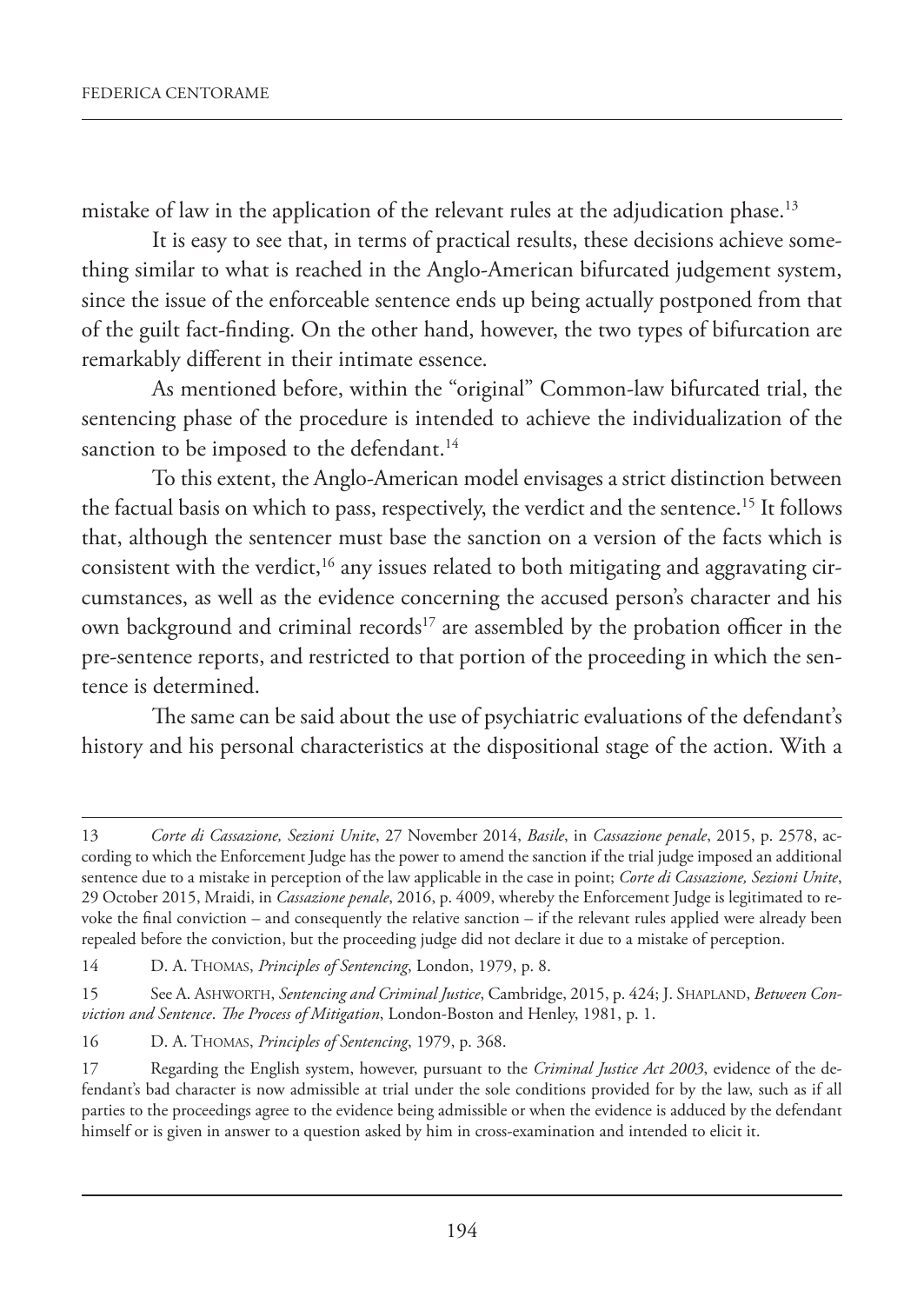view to determining the most suitable and proper sanction for the condemned person, a psychiatric study of the case can thus help the sentencing judge to answer any questions that require a more definitive inquiry into the offender's personality – his motives, his inner conflicts, his capacity for self-control, or his latent character assets – and also the question of his need for psychiatric treatment,<sup>18</sup> that are all assessments serving the goal of the sentencing stage.19 By way of contrast, none of the above evidence can be adduced to the jury (or to the trial judge) at the earlier stage of the Anglo-American proceeding for the purpose of deciding on the guilt or innocence of the accused.20 The result of such bifurcated approach, it is argued, is that "the verdict itself may not imply any determination on a matter which is relevant to sentence."<sup>21</sup> This explains why, according to the English case-law,<sup>22</sup> if any issue relevant to sentence  $(i.e.,$  where the defence contends provocation) is left unclear as a result of the jury verdict, the judge should hold a so-called *Newton hearing* before passing a sentence. In sum, this means that the sentencing judge is required to come to his own view of the factual issues having potentially significant impact on the level of sentence by means of a proof stage other than that of the trial. $23$ 

Nevertheless, there is none of that within the bifurcated sentence decision-making process *à l'italienne.* Unlike the Common-law model, it thus draws no distinction at all between the evidentiary basis upon which the Enforcement Judge amends the sen-

<sup>18</sup> See R. B. CAMPBELL JR*, Sentencing: The Use of Psychiatric Information and Presentence Reports*, in *Kentucky Law Journal*, 60, 1972, p. 293.

<sup>19</sup> A. R. FELTHOUS, *The Use of Psychiatric Evaluations in the Determination of Sentencing*, in R. ROSNER-R. HARMON, *Criminal Court Consultations*, New York, 1989, p. 190; A. DERSHOWITZ, *The role of Psichiatry in the Sentencing Process*, in *International Journal of Law and Psychiatry*, 1978, p. 63-77.

<sup>20</sup> See R. MCPEAKE, *Criminal Litigation and Sentencing*, Oxford, 2015, p. 225; W. T. PIZZI, *Sentencing in the US: An Inquisitorial Soul in an Adversarial Body?,* in J. JACKSON-M. LANGER-P. TILLERS, *Crime, Procedure and Evidence in a Comparative and International Context. Essays in Honour of Professor Mirjan Damaška*, Oxford and Portland, 2008, p. 70; M. WASIK, *Rules of Evidence in the Sentencing Process*, in *The Sentencing Process*, Dartmouth, 1997, p. 187.

<sup>21</sup> D. A. THOMAS*, Establishing a Factual Basis for Sentencing*, in *Criminal Law Review*, 1970, p. 81.

<sup>22</sup> *R v Newton* (1982) 4 Cr App R (S) 388; *R v Costley* (1989) 11 Cr App R (S) 357; *R v Broderick* (1993) 15 Cr App R (S) 476.

<sup>23</sup> See again D. A. THOMAS*, Establishing a Factual Basis for Sentencing*, 1970, p. 84.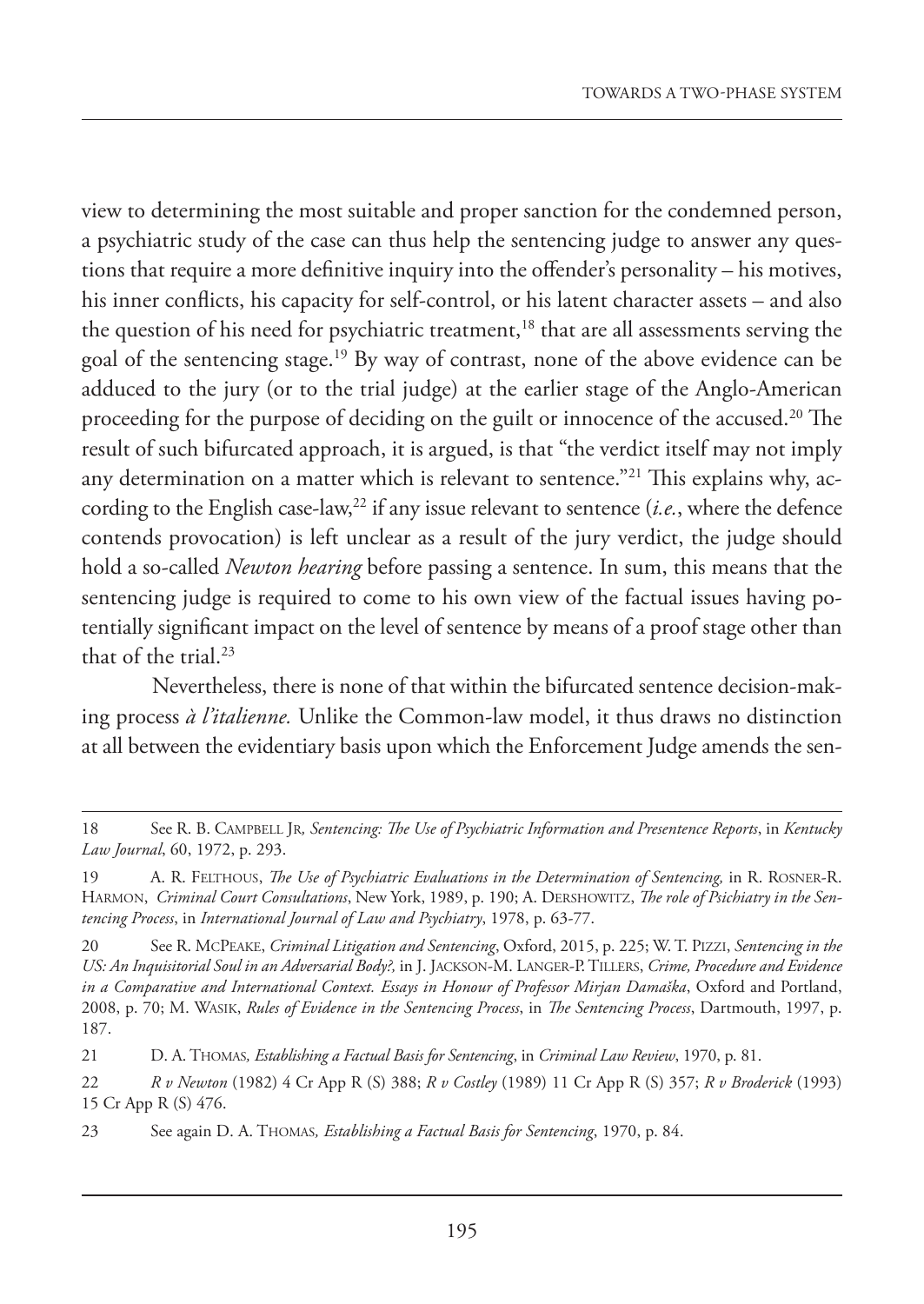tence and that underlying the former two-fold decision on the issues of guilt and sentencing delivered by the trial judge. One need only think that, pursuant to the Italian justice system, any information about the defendant's antecedents, his "bad" character, criminal records or even current charges are heard by the trial judge together with all the evidence relevant to fact-finding. Thus, it becomes clear that there cannot be any effective separation between the evidentiary material that is used in the Italian twophases system of criminal procedure: the finding of guilt and sentencing which take place at one single session at the end of the trial stage, on the one hand, and the reassessment of the sentence carried out during the Enforcement stage of the proceeding, on the other. This is due also to the fact that, contrary to what happens in the Common-law system once the legal proceedings are closed, the Italian court shall always justify its decision in an opinion that evaluates the evidence gathered and explains in detail all the grounds for the deliberation.<sup>24</sup> Hence, the Enforcement court amending the sentence cannot but refer to all the same items and issues that the reasoning behind the decision dealt with. Accordingly, Italian case law<sup>25</sup> has ruled that the entire file of the trial process must be at the disposal of the Enforcement Judge himself, who may have unrestricted access to it.

It follows that the Italian Enforcement Judge's power to amend the sanction consists of nothing but a substantial review of the previous judgement and its cognitive framework.26 Yet, this makes a sharp severance between the Italian phenomenon which has given increasing importance to the Enforcement phase in amending the sentence and its Anglo-American reference model of bifurcated trial.

Rather than being seen as another attempt to spread the Common-law institutions into the Italian legal traditions, the transfer of such Italian-style bifurcation of the proceedings has resulted instead in its opposite, that is the fortification of both the basic

<sup>24</sup> On this point, L. MARAFIOTI, *Italian Criminal Procedure: A System Caught between Two Traditions*, in J. JACKSON-M. LANGER-P. TILLERS, *Crime, Procedure and Evidence in a Comparative and International Context. Essays in Honour of Professor Mirjan Damaška*, 2008, p. 87.

<sup>25</sup> *Corte di Cassazione, Sezione I*, 30 November 2005, Fiorella, in *CED Cassazione*, no. 233102. Similarly, *Corte di Cassazione, Sezioni Unite*, 29 May 2014, Gatto.

<sup>26</sup> On this point, please refer to F. CENTORAME, *La cognizione penale in fase esecutiva*, Torino, 2018, p. 73.